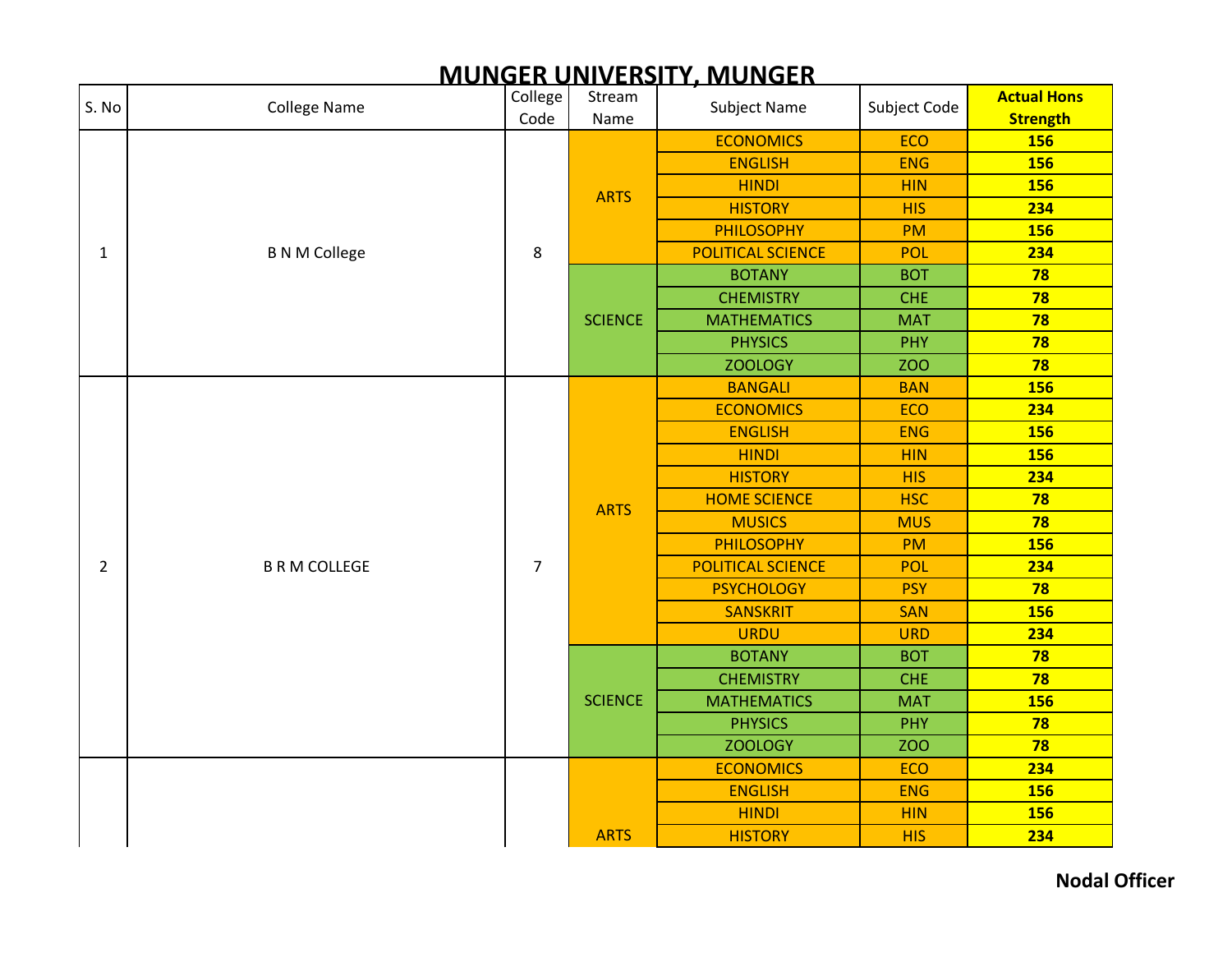|   |                          |    |                 | <b>PHILOSOPHY</b>               | <b>PM</b>  | <b>156</b> |
|---|--------------------------|----|-----------------|---------------------------------|------------|------------|
| 3 | D S M COLLEGE, JHAJHA    | 14 |                 | <b>POLITICAL SCIENCE</b>        | POL        | 234        |
|   |                          |    |                 | <b>URDU</b>                     | <b>URD</b> | <b>156</b> |
|   |                          |    |                 | <b>BOTANY</b>                   | <b>BOT</b> | 78         |
|   |                          |    |                 | <b>CHEMISTRY</b>                | <b>CHE</b> | 78         |
|   |                          |    | <b>SCIENCE</b>  | <b>MATHEMATICS</b>              | <b>MAT</b> | <b>156</b> |
|   |                          |    |                 | <b>PHYSICS</b>                  | PHY        | 78         |
|   |                          |    |                 | <b>ZOOLOGY</b>                  | <b>ZOO</b> | 78         |
|   |                          |    |                 | <b>ECONOMICS</b>                | <b>ECO</b> | 234        |
|   |                          |    |                 | <b>ENGLISH</b>                  | <b>ENG</b> | <b>156</b> |
|   |                          |    |                 | <b>HINDI</b>                    | <b>HIN</b> | <b>156</b> |
|   |                          |    | <b>ARTS</b>     | <b>HISTORY</b>                  | <b>HIS</b> | 234        |
|   |                          |    |                 | <b>PHILOSOPHY</b>               | <b>PM</b>  | <b>156</b> |
| 4 | H. S. COLLEGE            | 11 |                 | <b>POLITICAL SCIENCE</b>        | <b>POL</b> | 234        |
|   |                          |    |                 | <b>PSYCHOLOGY</b>               | <b>PSY</b> | 78         |
|   |                          |    | <b>SCIENCE</b>  | <b>BOTANY</b>                   | <b>BOT</b> | 78         |
|   |                          |    |                 | <b>CHEMISTRY</b>                | <b>CHE</b> | 78         |
|   |                          |    |                 | <b>MATHEMATICS</b>              | <b>MAT</b> | <b>156</b> |
|   |                          |    |                 | <b>PHYSICS</b>                  | PHY        | 78         |
|   |                          |    |                 | <b>ZOOLOGY</b>                  | <b>ZOO</b> | 78         |
|   |                          |    |                 | <b>ECONOMICS</b>                | <b>ECO</b> | 234        |
|   | J. M. S. COLLEGE, MUNGER | 10 | <b>ARTS</b>     | <b>ENGLISH</b>                  | <b>ENG</b> | <b>156</b> |
|   |                          |    |                 | <b>HINDI</b>                    | <b>HIN</b> | <b>156</b> |
| 5 |                          |    |                 | <b>HISTORY</b>                  | <b>HIS</b> | 234        |
|   |                          |    |                 | <b>PHILOSOPHY</b>               | <b>PM</b>  | <b>156</b> |
|   |                          |    |                 | <b>POLITICAL SCIENCE</b>        | <b>POL</b> | 234        |
|   |                          |    | <b>COMMERCE</b> | <b>ACCOUNTING &amp; FINANCE</b> | <b>ACC</b> | 234        |
|   |                          |    |                 | <b>BANGALI</b>                  | <b>BAN</b> | <b>156</b> |
|   |                          |    |                 | <b>ECONOMICS</b>                | <b>ECO</b> | 234        |
|   |                          |    |                 | <b>ENGLISH</b>                  | <b>ENG</b> | <b>156</b> |
|   |                          |    |                 | <b>HINDI</b>                    | <b>HIN</b> | <b>156</b> |
|   |                          |    | <b>ARTS</b>     | <b>HISTORY</b>                  | <b>HIS</b> | 234        |
|   |                          |    |                 | <b>MATHEMATICS</b>              | <b>MAT</b> | <b>156</b> |
| ς | I R C COLLEGE IAMAIDIIR  | C  |                 | <b>PHILOSOPHY</b>               | <b>PM</b>  | <b>156</b> |
|   |                          |    |                 |                                 |            |            |

## **MUNGER UNIVERSITY, MUNGER** ARTS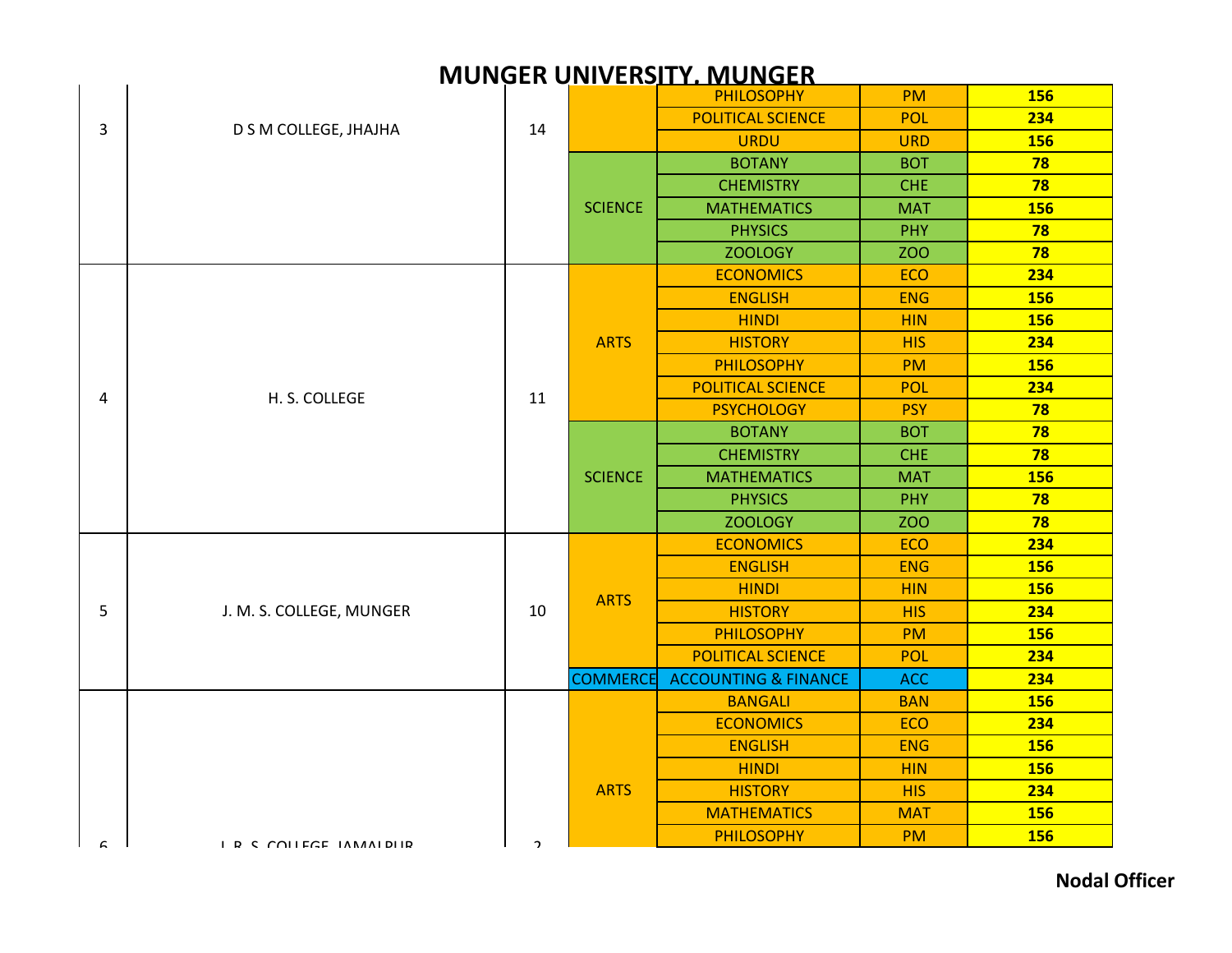|                | <b>MUNGER UNIVERSITY, MUNGER</b> |    |                 |                                 |            |            |  |  |  |
|----------------|----------------------------------|----|-----------------|---------------------------------|------------|------------|--|--|--|
| U              | J. IV. J. COLLEDE, JAIVIALE UN   |    |                 | <b>POLITICAL SCIENCE</b>        | <b>POL</b> | 234        |  |  |  |
|                |                                  |    |                 | <b>URDU</b>                     | <b>URD</b> | 156        |  |  |  |
|                |                                  |    |                 | <b>BOTANY</b>                   | <b>BOT</b> | 78         |  |  |  |
|                |                                  |    |                 | <b>CHEMISTRY</b>                | <b>CHE</b> | 78         |  |  |  |
|                |                                  |    | <b>SCIENCE</b>  | <b>MATHEMATICS</b>              | <b>MAT</b> | 156        |  |  |  |
|                |                                  |    |                 | <b>PHYSICS</b>                  | PHY        | 78         |  |  |  |
|                |                                  |    |                 | <b>ZOOLOGY</b>                  | ZOO        | 78         |  |  |  |
|                |                                  |    |                 | <b>ECONOMICS</b>                | <b>ECO</b> | 234        |  |  |  |
|                |                                  |    |                 | <b>ENGLISH</b>                  | <b>ENG</b> | <b>156</b> |  |  |  |
|                |                                  |    |                 | <b>HINDI</b>                    | <b>HIN</b> | 156        |  |  |  |
|                |                                  |    | <b>ARTS</b>     | <b>HISTORY</b>                  | <b>HIS</b> | 234        |  |  |  |
| $\overline{7}$ | JAMALPUR COLLEGE, JAMALPUR       | 17 |                 | <b>HOME SCIENCE</b>             | <b>HSC</b> | 78         |  |  |  |
|                |                                  |    |                 | <b>PHILOSOPHY</b>               | <b>PM</b>  | <b>156</b> |  |  |  |
|                |                                  |    |                 | <b>POLITICAL SCIENCE</b>        | <b>POL</b> | 234        |  |  |  |
|                |                                  |    |                 | <b>SANSKRIT</b>                 | <b>SNK</b> | 156        |  |  |  |
|                |                                  |    | <b>COMMERCE</b> | <b>ACCOUNTING &amp; FINANCE</b> | <b>ACC</b> | 234        |  |  |  |
|                | K. D. S. COLLEGE, GOGRI          |    |                 | <b>ECONOMICS</b>                | <b>ECO</b> | 234        |  |  |  |
|                |                                  | 13 |                 | <b>ENGLISH</b>                  | <b>ENG</b> | <b>156</b> |  |  |  |
|                |                                  |    |                 | <b>HINDI</b>                    | <b>HIN</b> | 156        |  |  |  |
|                |                                  |    | <b>ARTS</b>     | <b>HISTORY</b>                  | <b>HIS</b> | 234        |  |  |  |
|                |                                  |    |                 | <b>PHILOSOPHY</b>               | <b>PM</b>  | 156        |  |  |  |
| 8              |                                  |    |                 | <b>POLITICAL SCIENCE</b>        | <b>POL</b> | 234        |  |  |  |
|                |                                  |    |                 | <b>URDU</b>                     | <b>URD</b> | 156        |  |  |  |
|                |                                  |    |                 | <b>BOTANY</b>                   | <b>BOT</b> | 78         |  |  |  |
|                |                                  |    |                 | <b>CHEMISTRY</b>                | <b>CHE</b> | 78         |  |  |  |
|                |                                  |    | <b>SCIENCE</b>  | <b>MATHEMATICS</b>              | <b>MAT</b> | <b>156</b> |  |  |  |
|                |                                  |    |                 | <b>PHYSICS</b>                  | <b>PHY</b> | 78         |  |  |  |
|                |                                  |    |                 | <b>ZOOLOGY</b>                  | <b>ZOO</b> | 78         |  |  |  |
|                |                                  |    |                 | <b>ECONOMICS</b>                | <b>ECO</b> | 234        |  |  |  |
|                |                                  |    |                 | <b>ENGLISH</b>                  | <b>ENG</b> | <b>156</b> |  |  |  |
|                |                                  |    |                 | <b>HINDI</b>                    | <b>HIN</b> | 234        |  |  |  |
|                |                                  |    |                 | <b>HISTORY</b>                  | <b>HIS</b> | 234        |  |  |  |
|                |                                  |    | <b>ARTS</b>     | <b>MATHEMATICS</b>              | <b>MAT</b> | <b>156</b> |  |  |  |
|                |                                  |    |                 | <b>PHILOSOPHY</b>               | <b>PM</b>  | 156        |  |  |  |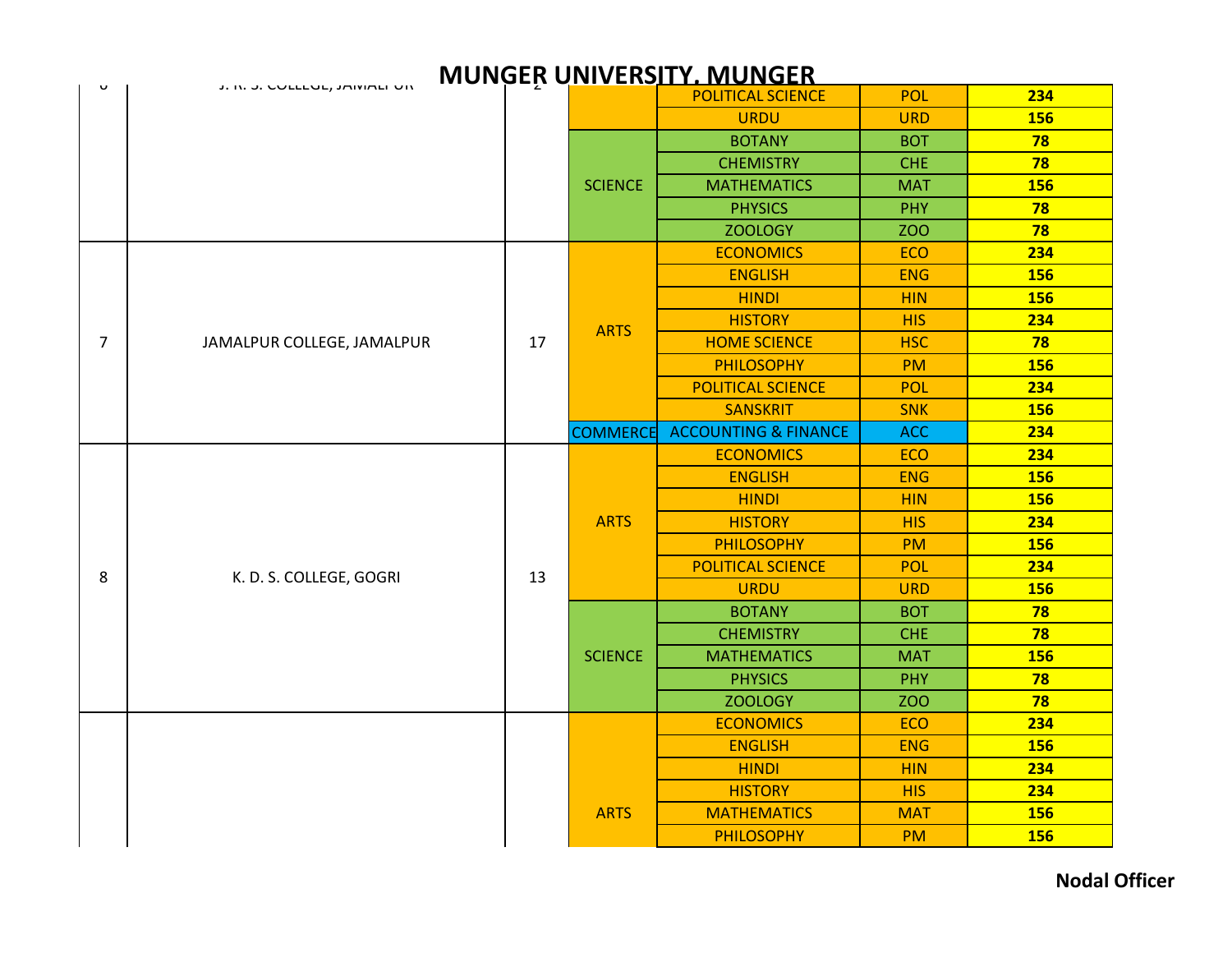|    |                              |                |                | <u>INDIVOLIT ONIVERSITI , INDIVOLIT</u> |             |            |
|----|------------------------------|----------------|----------------|-----------------------------------------|-------------|------------|
| 9  | K. K. M. COLLEGE, JAMUI      | $\overline{4}$ |                | <b>POLITICAL SCIENCE</b>                | POL         | 234        |
|    |                              |                |                | <b>PSYCHOLOGY</b>                       | <b>PSY</b>  | 78         |
|    |                              |                |                | <b>URDU</b>                             | <b>URD</b>  | <b>156</b> |
|    |                              |                |                | <b>BOTANY</b>                           | <b>BOT</b>  | 78         |
|    |                              |                |                | <b>CHEMISTRY</b>                        | <b>CHE</b>  | 78         |
|    |                              |                | <b>SCIENCE</b> | <b>MATHEMATICS</b>                      | <b>MAT</b>  | <b>156</b> |
|    |                              |                |                | <b>PHYSICS</b>                          | <b>PHY</b>  | 78         |
|    |                              |                |                | <b>ZOOLOGY</b>                          | <b>ZOO</b>  | 78         |
|    |                              |                |                | <b>ECONOMICS</b>                        | <b>ECO</b>  | <b>156</b> |
|    |                              |                |                | <b>ENGLISH</b>                          | <b>ENG</b>  | <b>156</b> |
|    |                              |                |                | <b>HINDI</b>                            | <b>HIN</b>  | <b>156</b> |
|    |                              |                | <b>ARTS</b>    | <b>HISTORY</b>                          | <b>HIS</b>  | 234        |
|    |                              |                |                | I. R. P. M                              | <b>IRPM</b> | <b>156</b> |
| 10 |                              |                |                | <b>PHILOSOPHY</b>                       | <b>PM</b>   | <b>156</b> |
|    | K. M. D. COLLEGE, PARBATTA   | 15             |                | <b>POLITICAL SCIENCE</b>                | POL         | 234        |
|    |                              |                |                | <b>SOCIOLOGY</b>                        | <b>SOC</b>  | <b>156</b> |
|    |                              |                | <b>SCIENCE</b> | <b>BOTANY</b>                           | <b>BOT</b>  | 78         |
|    |                              |                |                | <b>CHEMISTRY</b>                        | <b>CHE</b>  | 78         |
|    |                              |                |                | <b>MATHEMATICS</b>                      | <b>MAT</b>  | 156        |
|    |                              |                |                | <b>PHYSICS</b>                          | PHY         | 78         |
|    |                              |                |                | <b>ZOOLOGY</b>                          | <b>ZOO</b>  | 78         |
|    |                              |                |                | A. I. H & CULTURE                       | <b>AIH</b>  | <b>156</b> |
|    |                              |                |                | <b>ECONOMICS</b>                        | <b>ECO</b>  | <b>156</b> |
|    |                              |                |                | <b>ENGLISH</b>                          | <b>ENG</b>  | <b>156</b> |
|    |                              |                |                | <b>HINDI</b>                            | <b>HIN</b>  | <b>156</b> |
|    |                              |                | <b>ARTS</b>    | <b>HISTORY</b>                          | <b>HIS</b>  | 234        |
|    |                              |                |                | <b>PHILOSOPHY</b>                       | <b>PM</b>   | <b>156</b> |
|    |                              |                |                | POLITICAL SCIENCE                       | <b>POL</b>  | 234        |
| 11 | K. S. S. COLLEGE, LAKHISARAI | 12             |                | <b>PSYCHOLOGY</b>                       | <b>PSY</b>  | 78         |
|    |                              |                |                | <b>URDU</b>                             | <b>URD</b>  | <b>156</b> |
|    |                              |                |                | <b>BOTANY</b>                           | <b>BOT</b>  | 78         |
|    |                              |                |                | <b>CHEMISTRY</b>                        | <b>CHE</b>  | 78         |
|    |                              |                | <b>SCIENCE</b> | <b>MATHEMATICS</b>                      | <b>MAT</b>  | <b>156</b> |
|    |                              |                |                | <b>PHYSICS</b>                          | PHY         | 78         |

#### **MUNGER UNIVERSITY, MUNGER**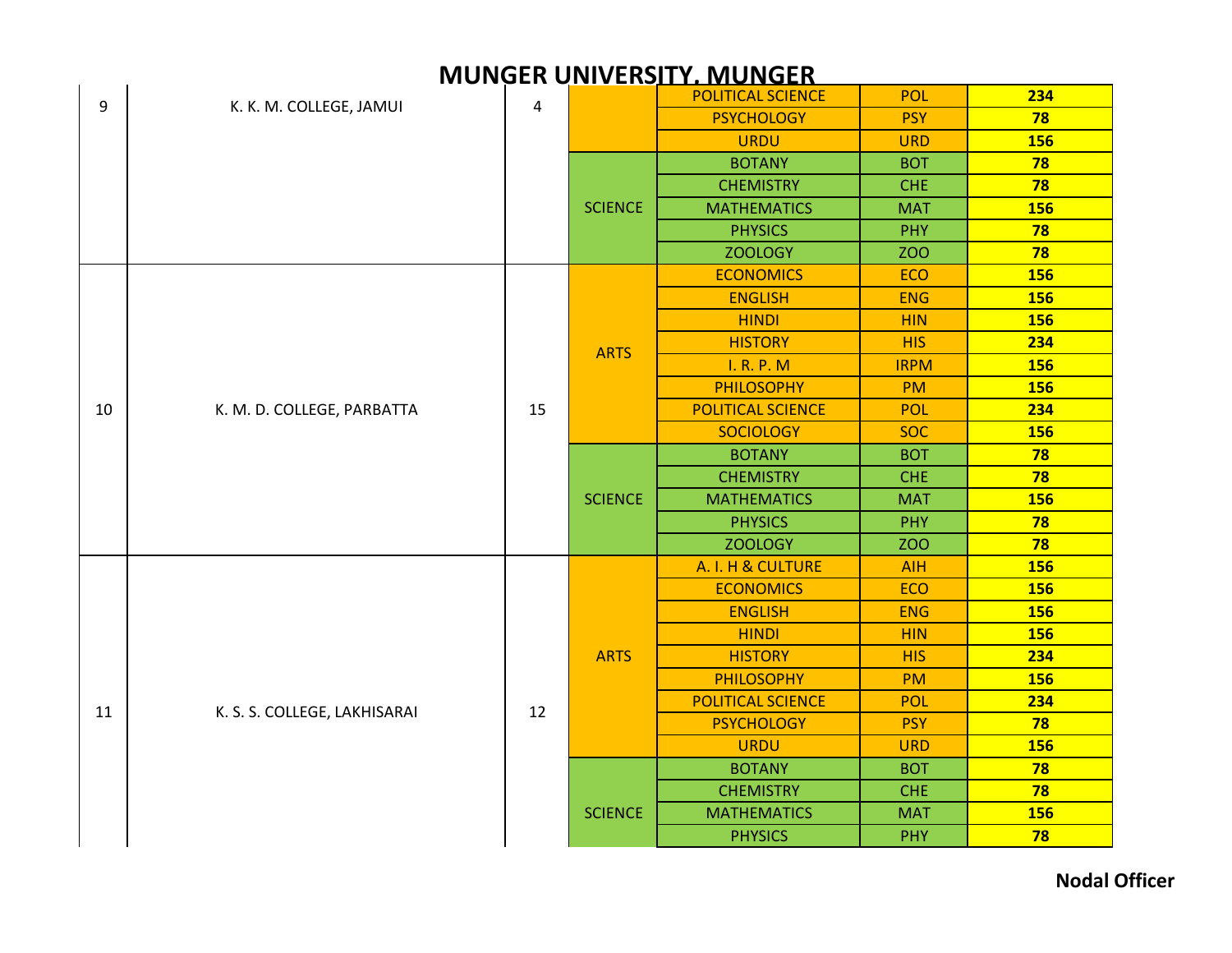|    | <b>MUNGER UNIVERSITY. MUNGER</b> |              |                 |                                 |            |            |  |  |  |  |
|----|----------------------------------|--------------|-----------------|---------------------------------|------------|------------|--|--|--|--|
|    |                                  |              |                 | <b>ZOOLOGY</b>                  | <b>ZOO</b> | 78         |  |  |  |  |
|    |                                  |              |                 | <b>ECONOMICS</b>                | <b>ECO</b> | 234        |  |  |  |  |
|    |                                  |              |                 | <b>ENGLISH</b>                  | <b>ENG</b> | <b>156</b> |  |  |  |  |
|    |                                  |              |                 | <b>HINDI</b>                    | <b>HIN</b> | <b>156</b> |  |  |  |  |
|    |                                  |              | <b>ARTS</b>     | <b>HISTORY</b>                  | <b>HIS</b> | 234        |  |  |  |  |
|    |                                  |              |                 | <b>PHILOSOPHY</b>               | <b>PM</b>  | <b>156</b> |  |  |  |  |
|    |                                  |              |                 | <b>POLITICAL SCIENCE</b>        | <b>POL</b> | 234        |  |  |  |  |
| 12 | KOSHI COLLEGE, KHAGARIA          | 3            |                 | <b>PSYCHOLOGY</b>               | <b>PSY</b> | 78         |  |  |  |  |
|    |                                  |              |                 | <b>URDU</b>                     | <b>URD</b> | <b>156</b> |  |  |  |  |
|    |                                  |              | <b>COMMERCE</b> | <b>ACCOUNTING &amp; FINANCE</b> | <b>ACC</b> | 234        |  |  |  |  |
|    |                                  |              |                 | <b>BOTANY</b>                   | <b>BOT</b> | 78         |  |  |  |  |
|    |                                  |              |                 | <b>CHEMISTRY</b>                | <b>CHE</b> | 78         |  |  |  |  |
|    |                                  |              | <b>SCIENCE</b>  | <b>MATHEMATICS</b>              | <b>MAT</b> | <b>156</b> |  |  |  |  |
|    |                                  |              |                 | <b>PHYSICS</b>                  | <b>PHY</b> | 78         |  |  |  |  |
|    |                                  |              |                 | <b>ZOOLOGY</b>                  | <b>ZOO</b> | 78         |  |  |  |  |
|    |                                  |              |                 | <b>ECONOMICS</b>                | <b>ECO</b> | 156        |  |  |  |  |
|    |                                  |              | <b>ARTS</b>     | <b>ENGLISH</b>                  | <b>ENG</b> | <b>156</b> |  |  |  |  |
|    |                                  |              |                 | <b>HINDI</b>                    | <b>HIN</b> | <b>156</b> |  |  |  |  |
|    | MAHILA COLLEGE, KHAGARIA         | 16           |                 | <b>HISTORY</b>                  | <b>HIS</b> | 234        |  |  |  |  |
| 13 |                                  |              |                 | <b>HOME SCIENCE</b>             | <b>HSC</b> | 78         |  |  |  |  |
|    |                                  |              |                 | <b>PHILOSOPHY</b>               | <b>PM</b>  | <b>156</b> |  |  |  |  |
|    |                                  |              |                 | <b>POLITICAL SCIENCE</b>        | <b>POL</b> | 234        |  |  |  |  |
|    |                                  |              |                 | <b>PSYCHOLOGY</b>               | <b>PSY</b> | 78         |  |  |  |  |
|    |                                  |              |                 | <b>SANSKRIT</b>                 | <b>SNK</b> | <b>156</b> |  |  |  |  |
|    |                                  |              |                 | <b>BANGALI</b>                  | <b>BAN</b> | <b>156</b> |  |  |  |  |
|    |                                  |              |                 | <b>ECONOMICS</b>                | <b>ECO</b> | 234        |  |  |  |  |
|    |                                  |              |                 | <b>ENGLISH</b>                  | <b>ENG</b> | <b>156</b> |  |  |  |  |
|    |                                  |              |                 | <b>GEOGRAPHY</b>                | <b>GEO</b> | 78         |  |  |  |  |
|    |                                  |              | <b>ARTS</b>     | <b>HINDI</b>                    | <b>HIN</b> | 156        |  |  |  |  |
|    |                                  |              |                 | <b>HISTORY</b>                  | <b>HIS</b> | 234        |  |  |  |  |
|    |                                  |              |                 | <b>PHILOSOPHY</b>               | <b>PM</b>  | <b>156</b> |  |  |  |  |
| 14 | R. D. & D. J. COLLEGE, MUNGER    | $\mathbf{1}$ |                 | <b>POLITICAL SCIENCE</b>        | <b>POL</b> | 234        |  |  |  |  |
|    |                                  |              |                 | <b>SANSKRIT</b>                 | <b>SNK</b> | <b>156</b> |  |  |  |  |
|    |                                  |              |                 | <b>URDU</b>                     | <b>URD</b> | <b>156</b> |  |  |  |  |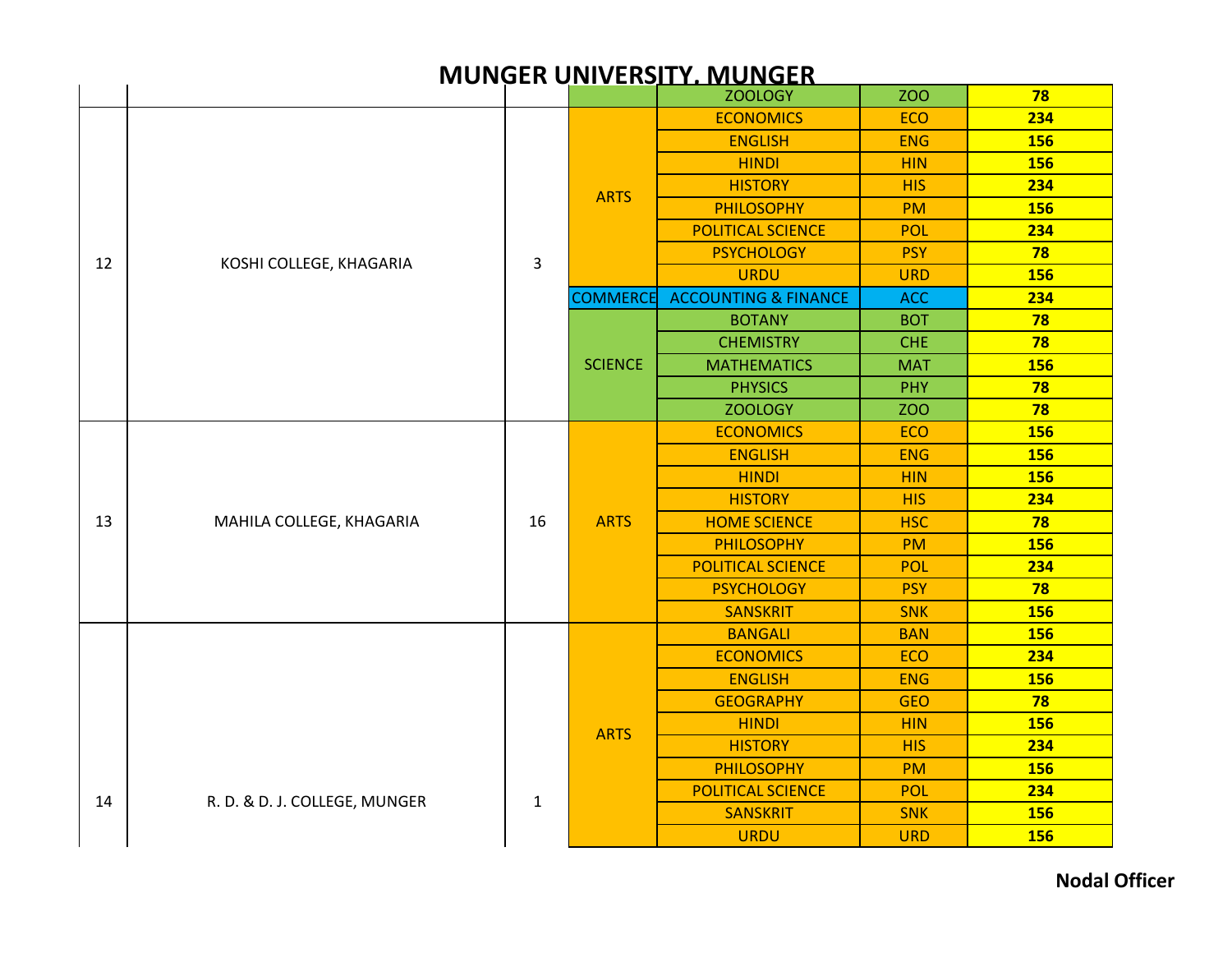|    |                                |   |                | <u>IVIUNGEN UNIVENSITT. IVIUNGEN</u>     |             |            |
|----|--------------------------------|---|----------------|------------------------------------------|-------------|------------|
|    |                                |   |                | <b>COMMERCE ACCOUNTING &amp; FINANCE</b> | <b>ACC</b>  | 234        |
|    |                                |   |                | <b>BOTANY</b>                            | <b>BOT</b>  | 78         |
|    |                                |   |                | <b>CHEMISTRY</b>                         | <b>CHE</b>  | 78         |
|    |                                |   | <b>SCIENCE</b> | <b>MATHEMATICS</b>                       | <b>MAT</b>  | <b>156</b> |
|    |                                |   |                | <b>PHYSICS</b>                           | <b>PHY</b>  | 78         |
|    |                                |   |                | <b>ZOOLOGY</b>                           | <b>ZOO</b>  | 78         |
|    |                                |   |                | <b>ECONOMICS</b>                         | <b>ECO</b>  | 234        |
|    |                                |   |                | <b>ENGLISH</b>                           | <b>ENG</b>  | <b>156</b> |
|    |                                |   |                | <b>GEOGRAPHY</b>                         | <b>GEO</b>  | 78         |
|    |                                |   |                | <b>HINDI</b>                             | <b>HIN</b>  | <b>156</b> |
|    |                                |   |                | <b>HISTORY</b>                           | <b>HIS</b>  | 234        |
|    |                                |   | <b>ARTS</b>    | <b>I. R. P. M</b>                        | <b>IRPM</b> | <b>156</b> |
|    |                                |   |                | <b>PHILOSOPHY</b>                        | <b>PM</b>   | <b>156</b> |
| 15 | R. D. COLLEGE, SHEIKPURA       | 9 |                | <b>POLITICAL SCIENCE</b>                 | <b>POL</b>  | 234        |
|    |                                |   |                | <b>PSYCHOLOGY</b>                        | <b>PSY</b>  | 78         |
|    |                                |   |                | <b>URDU</b>                              | <b>URD</b>  | <b>156</b> |
|    |                                |   | <b>SCIENCE</b> | <b>BOTANY</b>                            | <b>BOT</b>  | 78         |
|    |                                |   |                | <b>CHEMISTRY</b>                         | <b>CHE</b>  | 78         |
|    |                                |   |                | <b>MATHEMATICS</b>                       | <b>MAT</b>  | <b>156</b> |
|    |                                |   |                | <b>PHYSICS</b>                           | <b>PHY</b>  | 78         |
|    |                                |   |                | <b>ZOOLOGY</b>                           | <b>ZOO</b>  | 78         |
|    |                                |   |                | <b>ECONOMICS</b>                         | <b>ECO</b>  | 234        |
|    |                                |   |                | <b>ENGLISH</b>                           | <b>ENG</b>  | <b>156</b> |
|    |                                |   |                | <b>HINDI</b>                             | <b>HIN</b>  | <b>156</b> |
|    |                                |   |                | <b>HISTORY</b>                           | <b>HIS</b>  | 234        |
|    |                                |   | <b>ARTS</b>    | <b>PHILOSOPHY</b>                        | <b>PM</b>   | <b>156</b> |
|    |                                |   |                | <b>POLITICAL SCIENCE</b>                 | <b>POL</b>  | 234        |
| 16 | R. S. COLLEGE, TARAPUR, MUNGER | 6 |                | <b>PSYCHOLOGY</b>                        | <b>PSY</b>  | 78         |
|    |                                |   |                | <b>URDU</b>                              | <b>URD</b>  | <b>156</b> |
|    |                                |   |                | <b>BOTANY</b>                            | <b>BOT</b>  | 78         |
|    |                                |   |                | <b>CHEMISTRY</b>                         | <b>CHE</b>  | 78         |
|    |                                |   | <b>SCIENCE</b> | <b>MATHEMATICS</b>                       | <b>MAT</b>  | <b>156</b> |
|    |                                |   |                | <b>PHYSICS</b>                           | <b>PHY</b>  | 78         |
|    |                                |   |                | <b>ZOOLOGY</b>                           | <b>ZOO</b>  | 78         |

### **MUNGED UNIVERSITY MUNGER**